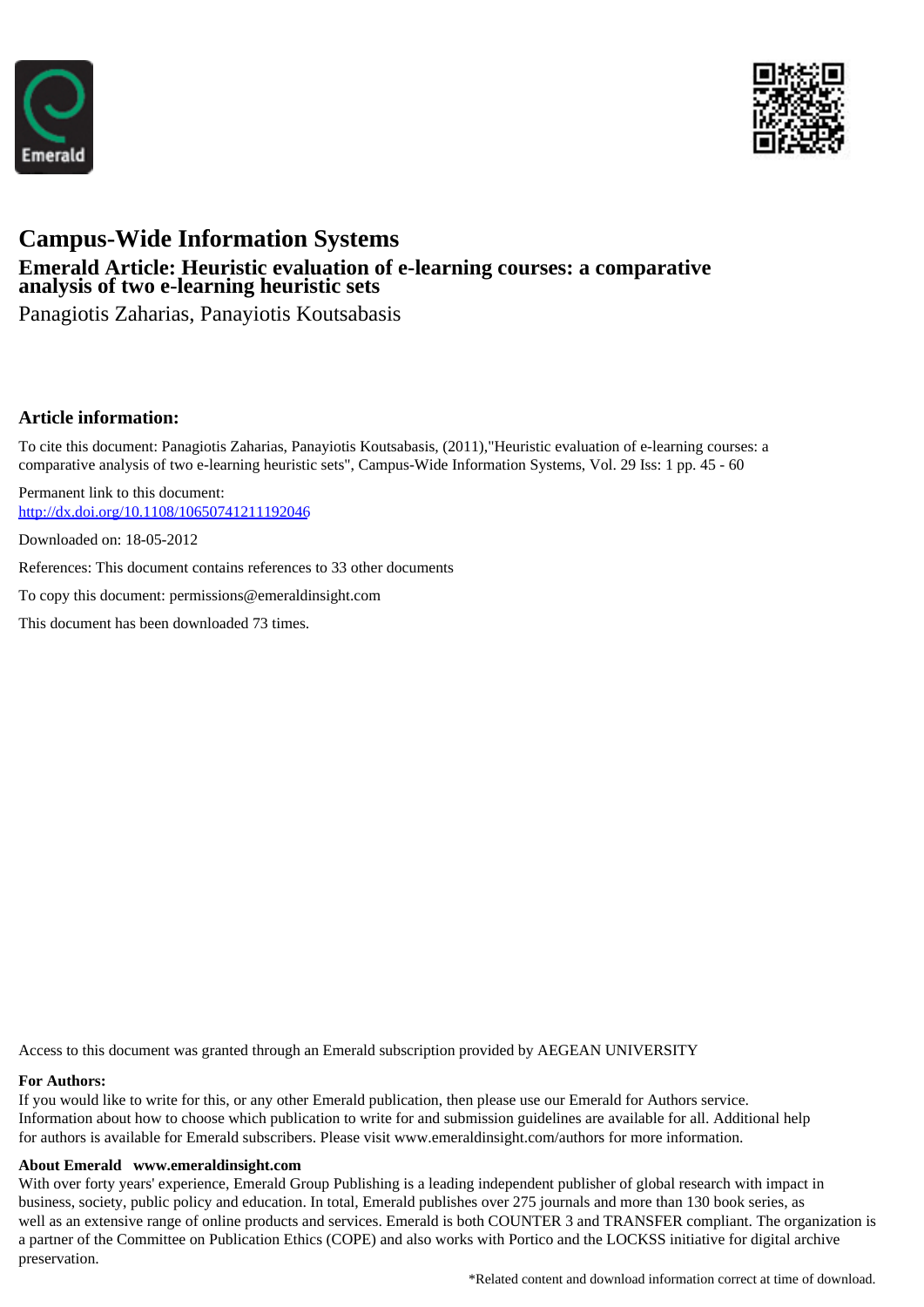

The current issue and full text archive of this journal is available at www.emeraldinsight.com/1065-0741.htm

# RESEARCH PAPER Heuristic evaluation of e-learning courses: a comparative analysis of two e-learning heuristic sets

Panagiotis Zaharias Department of Information Systems, Open University of Cyprus, Nicosia, Cyprus, and

Panayiotis Koutsabasis Department of Product and Systems Design Engineering, University of the Aegean, Hermoupolis, Greece

#### Abstract

Purpose – The purpose of this paper is to discuss heuristic evaluation as a method for evaluating e-learning courses and applications and more specifically to investigate the applicability and empirical use of two customized e-learning heuristic protocols.

Design/methodology/approach – Two representative e-learning heuristic protocols were chosen for the comparative analysis. These protocols augment the "traditional" heuristic sets so as to cover technology-enhanced learning properties. Two reviewers that have considerable experience in usability evaluation as well as in e-learning were involved in this comparative analysis. Coverage, distribution and redundancy were employed as three basic criteria for conducting the evaluation

Findings – The main results of the study indicate that both heuristic protocols exhibit wide coverage of potential usability problems. The distribution of usability problems is uneven to a large number of heuristics for both heuristic sets, which reveals that some heuristics are more general than others.

Originality/value – This study shows the empirical application of two heuristic protocols in a usability evaluation of e-learning applications. Furthermore, it provides a comparison of the two heuristic sets according to a set of criteria and provides a first set of suggestions regarding further development and validation of these heuristic sets.

Keywords Heuristic evaluation, Asynchronous e-learning courses, Technical and pedagogical usability, Usability problems, Function evaluation, E-learning, Problem solving

Paper type Research paper

### 1. Introduction

Heuristic evaluation (HE) is a systematic inspection of a user interface design for usability (Nielsen and Molich, 1990). The goal of heuristic evaluation is to find the usability problems in a user interface design so that they can be attended to as part of an iterative design process. It is the most commonly used inspection technique; it is inexpensive relative to other evaluation methods and intuitive and easy to motivate potential evaluators to use it while advanced planning is not required (Nielsen and Molich, 1990).

On the contrary heuristic evaluation does not provide a systematic way to generate solutions to the usability problems. It is a quite unstructured method and does not focus on user tasks (Ling and Salvendy, 2005). Additionally it does not involve real

Evaluation of e-learning courses

45



Campus-Wide Information Systems Vol. 29 No. 1, 2012 pp. 45-60  $©$  Emerald Group Publishing Limited 1065-0741 DOI 10.1108/10650741211192046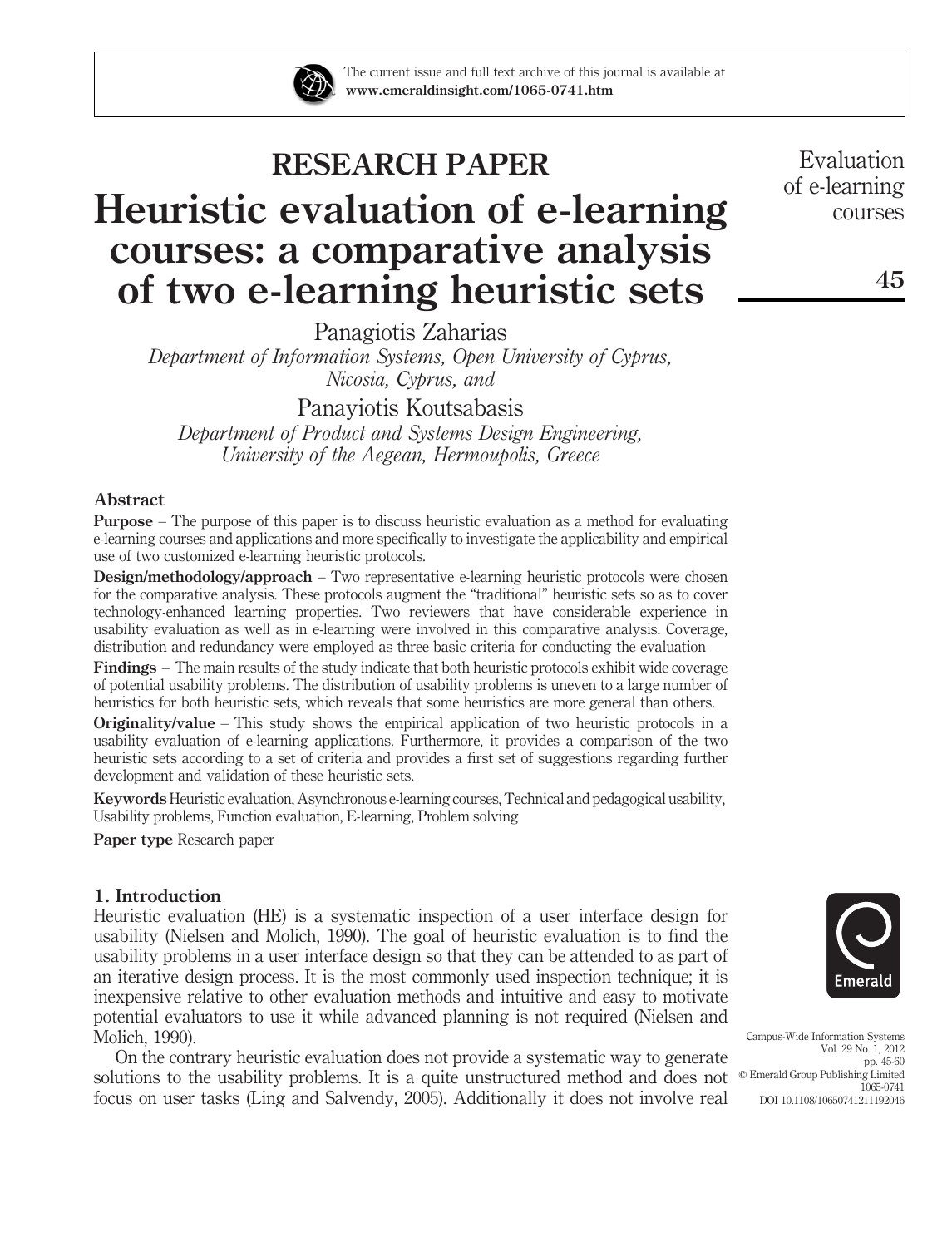CWIS 29,1

users, rather it is solely based on the evaluator's subjective judgment and thus, it has some degree of subjectivity (Jeffries et al., 1991; Dumas and Redish, 1993). The most important drawback is that HE produces many false positive usability problems, which mean unreal usability problems that actual users may never face.

Some indicative problems of HE emerged from the relevant research agenda:

- . Improving effectiveness and efficiency of heuristic evaluation with respect to user testing (Hvannberg et al., 2006).
- . Augmenting the "traditional" heuristic sets so as to cover new areas of computing such as home technology, learning technology and ubiquitous computing (Hornbaek, 2006; Ling and Salvendy, 2005).
- . Identifying the appropriate tasks and reducing the selection bias (Cordes, 2001).
- . Matching usability problem descriptions (this is an issue for any type of usability evaluation) (Hornbæk and Frøkjær, 2008) etc.

HE has been extensively used in the e-learning field (Albion, 1999; Reeves et al., 2002; Ardito et al., 2004; Pipan et al., 2006; Zaharias, 2007). Nevertheless very little has been done to systematically confront the aforementioned research problems in e-learning context. Respective research efforts in e-learning studies are scarce. The effectiveness of the application of the method is questionable in many studies; very few efforts have been made to investigate such issues (effectiveness, efficiency etc) and most of the researchers and practitioners simply apply methods and heuristics from traditional usability research to study and evaluate e-learning environments. However a consensus matures in e-learning community, which demands an extended view of usability. Numerous researchers have realized that simple application of software heuristics could not effectively be applied because they fail to address the specific challenges of designing and evaluating modern interfaces for learners (Squires and Preece, 1999; Reeves et al., 2002; Mehlenbacher et al., 2005; Zaharias, 2007). Several augmented heuristic sets have been proposed but empirical validation is still lacking. This study discusses the heuristic evaluation method in e-learning context and focuses on the comparison of two customized to e-learning heuristic sets that have been proposed in the literature. It also presents and discusses the preliminary findings of the evaluation of an asynchronous e-learning course by employing the two different heuristic sets in parallel. This paper concludes by providing a further discussion of issues and research challenges for the heuristic evaluation method in the e-learning context.

# 2. Usability evaluation and the application of the heuristic evaluation method in e-learning studies

Usability evaluation of e-learning applications requires special attention due to the specificity and particularity of the learning process itself, the intricate characteristics of the learners and the variety of the learning activities. Accordingly the very nature of almost any e-learning application is quite complex. During the early days of the e-learning phenomenon usability was either ignored or applied simplistically, which mean that most of the evaluation efforts were conducted in "traditional" terms. However evaluation of usability in "traditional" terms is not enough (Zaharias, 2007; Zaharias and Poulymenakou, 2009). E-learning broadens the traditional definitions of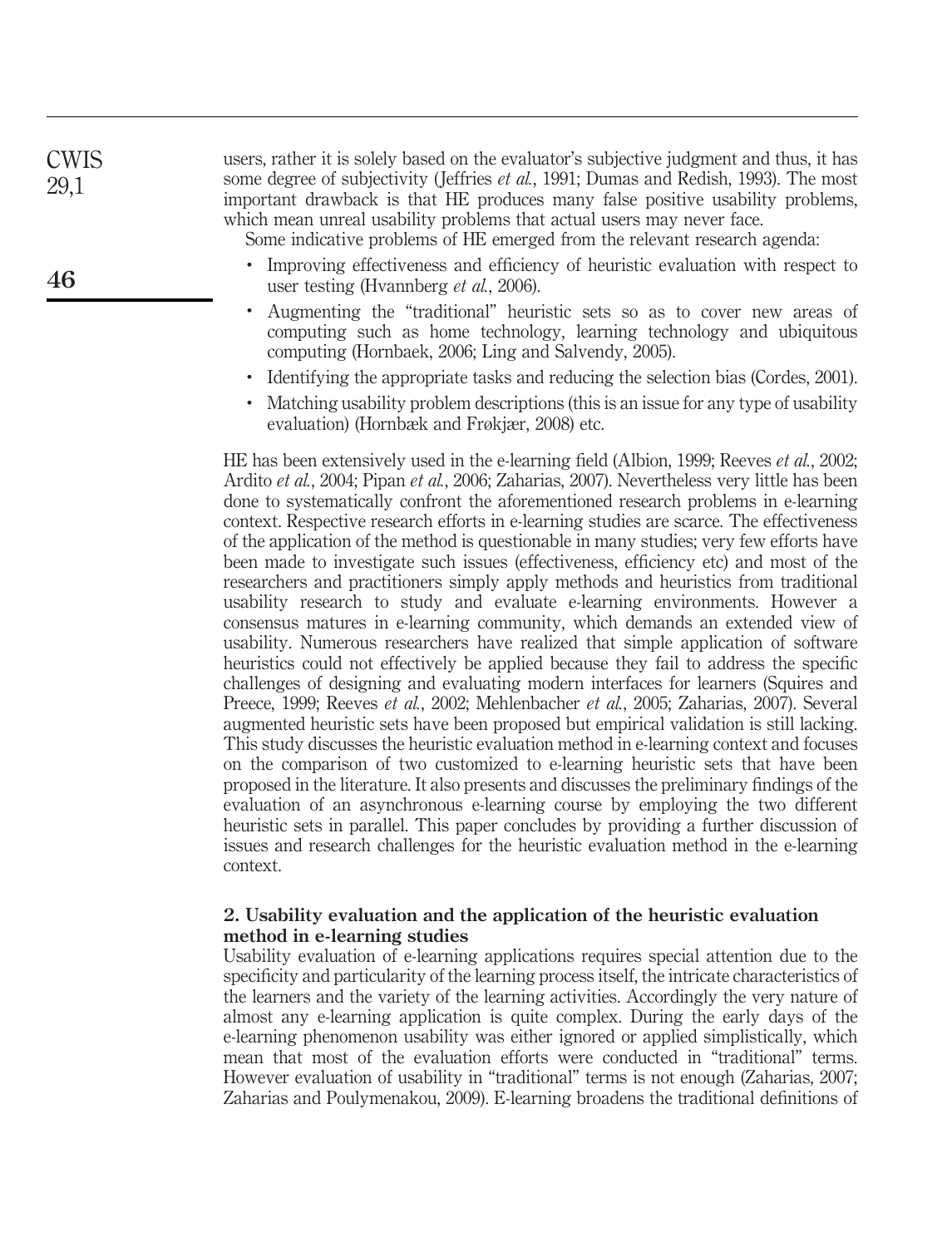user, task and context derived from usability to account for formal and informal learning environments (Mehlenbacher et al., 2005). It is widely accepted that e-learning environments are directly related to their pedagogical value (Ardito *et al.* 2006; Albion, 1999; Quinn, 1996, Squires and Preece, 1999; Silius and Tervakari, 2003). Evaluation of pedagogical usability should assess whether the pedagogical design of the learning environment is based on learning theories and whether other important factors such as motivation, diversity and growth (Soloway et al., 1994) are taken into consideration (Silius and Tervakari, 2003). A body of researchers has started to work upon this direction during the recent years. Some researchers have developed models and criteria evaluation for learning management systems (Pipan *et al.*, 2006; Georgiakakis *et al.*, 2005). Others have focused on the usability of e-learning courses (Ardito et al., 2004; Zaharias and Poulymenakou, 2009, Nokelainen, 2006, Dringus and Cohen, 2005). As the respective e-learning research matures, the common denominator is that usability of e-learning systems and applications is directed toward optimising the learner experience along the two main axes: technical (or web) usability and pedagogical usability.

Heuristic evaluation has been used extensively in e-learning studies (Albion, 1999; Reeves et al., 2002; Zaharias, 2007). Many of the studies employ Nielsen's heuristics or slight variations of them without special consideration for e-learning specificities (Dringus, 1995b; Quinn, 1996; Albion, 1999). Albion (1999) adapted the heuristics proposed by Nielsen and Quinn (1996) and further proposed a set of heuristics customized for content of educational multimedia. Squires and Preece (1999) proposed an adaptation of Nielsen's (1994) heuristics, taking into account socio-constructivism tenets (Phillips, 1995; Soloway et al., 1994) and the outcome was a set of eight "learning with software" heuristics:

- (1) Match between designer and learner models.
- (2) Navigational fidelity.
- (3) Appropriate levels of learner control.
- (4) Prevention of peripheral cognitive errors.
- (5) Understandable and meaningful symbolic representations.
- (6) Support personally significant approaches to learning.
- (7) Strategies for cognitive error recognition, diagnosis and recovery.
- (8) Match with the curriculum.

Most of these efforts can be characterized as initial attempts towards the integration of usability and learning and need further discussion, elaboration and validation. Another study conducted by Reeves *et al.* (2002) seems to provide a more elaborated tool for heuristic usability evaluation of e-learning programs. This work was based on Nielsen's protocol (1994) but expanded the original heuristics so as to include instructional design heuristics and thus providing a more appropriate method for the evaluation of e-learning applications. Another relevant study by Mehlenbacher et al. (2005) proposed a conceptual framework for the design and evaluation of all instructional situations. This is a holistic approach based on human-computer interaction (HCI) research and classical and contemporary rhetorical theory. The two aforementioned heuristic sets seem to follow a well-balanced integration of usability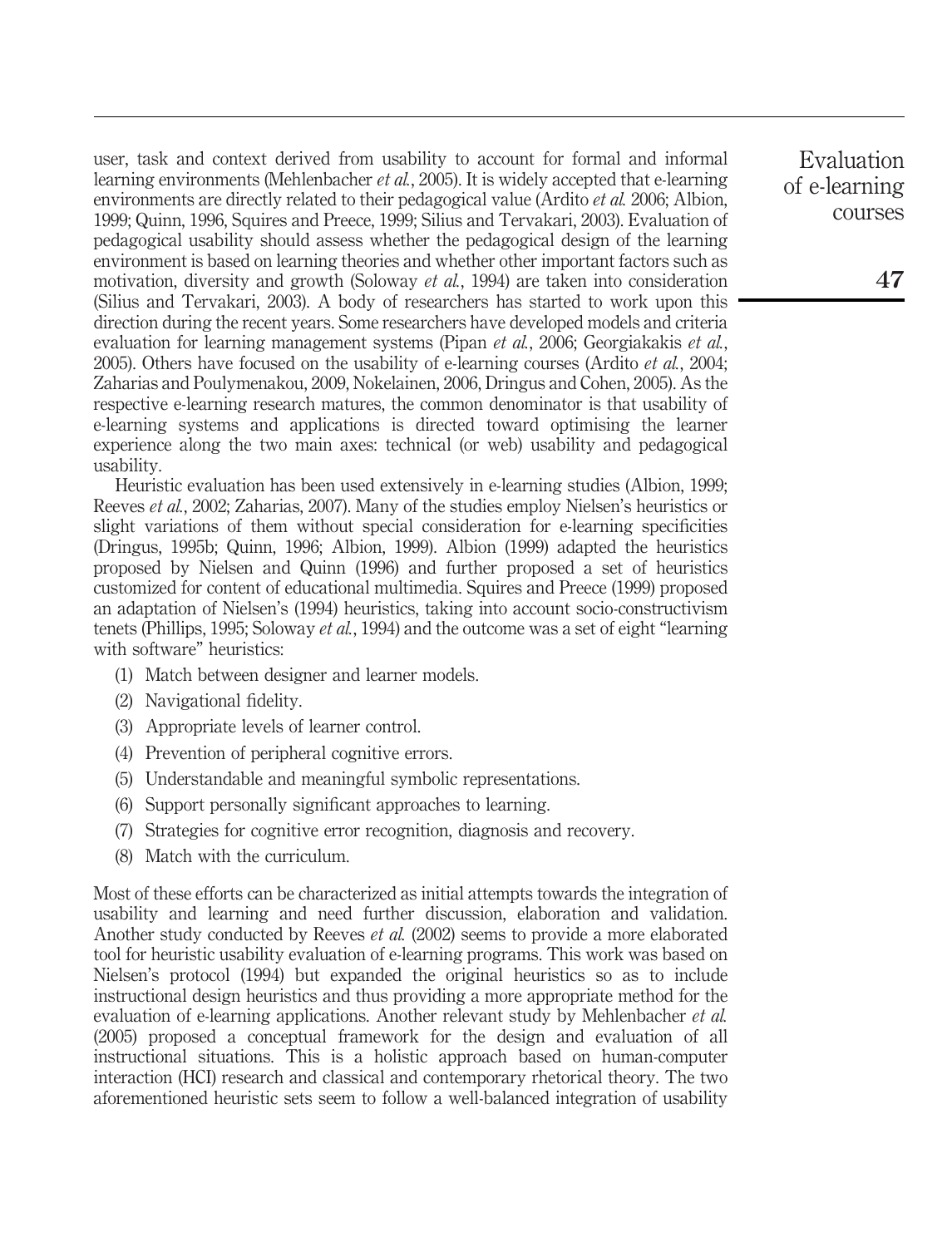CWIS 29,1

48

and learning design and pedagogical issues which are necessary for the design and evaluation of modern e-learning applications; these two are the ones being compared and tested in this study.

In conclusion, according to the literature two streams of research can be delineated: The first is solely based on Nielsen's work and heuristics, which is the main broad stream. Research efforts in this stream try to extend the initial heuristic set in order to adequately cover usability issues in new computing areas such as e-learning. The main problem is that heuristic sets are mostly based on Nielsen's heuristics, which have received a lot of criticism about their validity. It is accepted that there is a lack of a strong theoretical background to explain how they work (Hvannberg et al., 2006). In addition as already stressed they are quite generic and further elaboration is needed in specific fields of application such as e-learning. On the other hand, the second stream of research focuses on prior learning research, learning models and theories. Some of these models may be more appropriate in the e-learning context but most of the current relevant heuristic sets are in an initial state and need further improvement and empirical testing. For both of these streams, authors argue that for researchers who have proposed new sets (or for those who have proposed an expanded version of Nielsen' heuristics), the main problem is that they need further elaboration and empirical validation.

In this paper two customized e-learning heuristic sets, which represent in a great extent the main research streams respectively, are employed in an evaluation study of a typical asynchronous e-learning course. The main goal is to compare the two sets so as to identify their strengths and weaknesses and provide more empirical data towards their validation.

#### 3. E-learning heuristic protocols: Reeves et al. vs Mehlenbacher et al.

As already mentioned this study focuses on the comparison of two different heuristic protocols that have been developed specifically for e-learning applications. The first one has been developed by Reeves et al. (2002) while the second one by Mehlenbacher et al. (2005). The following section briefly presents these two heuristic protocols.

#### 3.1 The Reeves et al. protocol

This work was based on Nielsen's protocol (1994) but expanded the original heuristics so as to include instructional design heuristics and thus providing a more appropriate method for the evaluation of e-learning applications. The main contribution was 15 heuristics accompanied with a Protocol for E-Learning Heuristic Evaluation that explains how the whole process must be conducted. The main contribution was 15 heuristics accompanied with a Protocol for E-Learning Heuristic Evaluation that explains how the whole process must be conducted. This process contains eight steps and the usability problems are supposed to be evaluated along two scales. The 15 proposed heuristics emerged from the combination of Instructional Design and Usability heuristics:

- (1) Visibility and System Status.
- (2) Match between System and Real World.
- (3) Error Recovery and Exiting.
- (4) Consistency and Standards.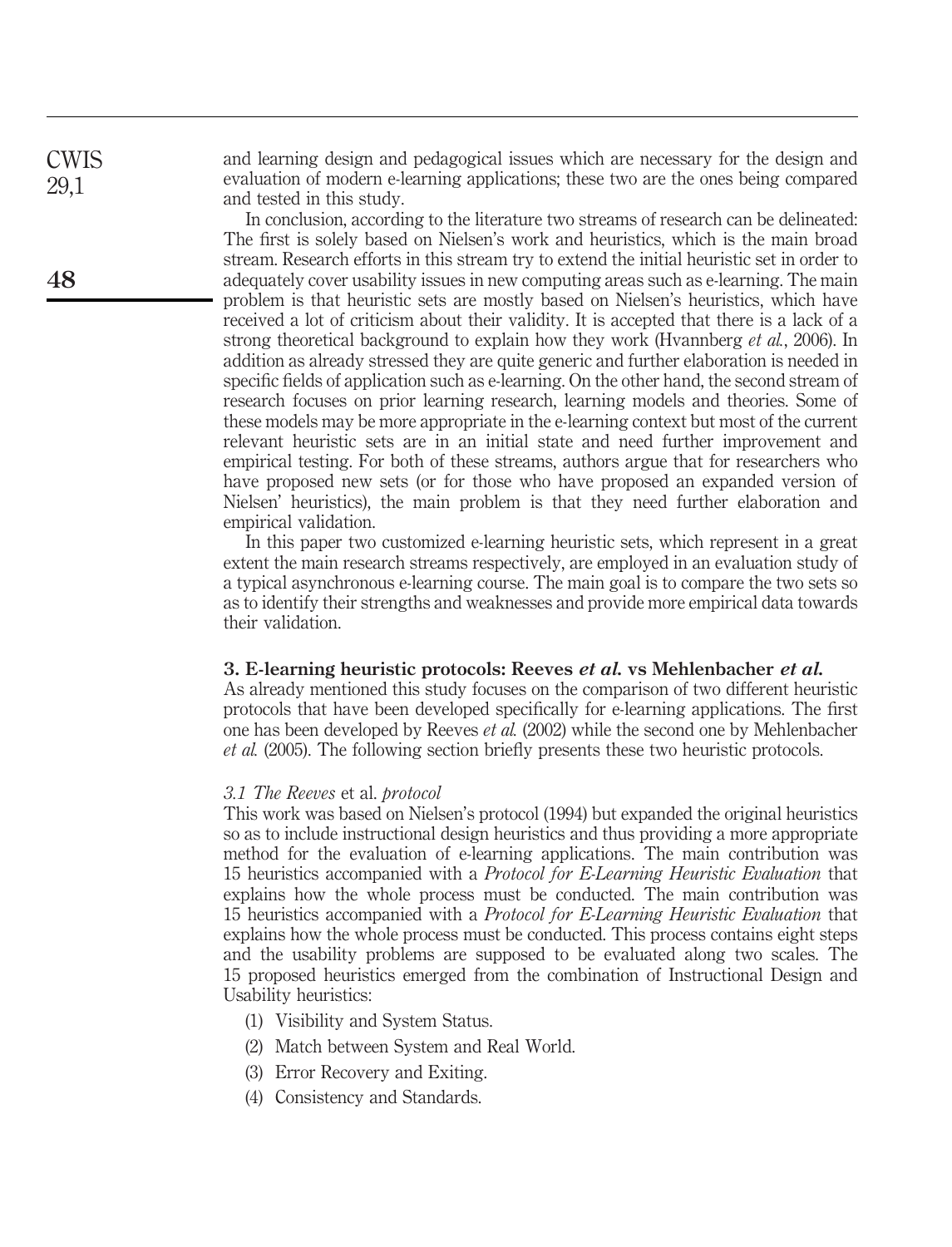- (5) Error Prevention.
- (6) Navigation Support.
- (7) Aesthetics.
- (8) Help and Documentation.
- (9) Interactivity.
- (10) Message Design.
- (11) Learning Design.
- (12) Media Integration.
- (13) Instructional Assessment.
- (14) Resources.
- (15) Feedback.

Several researchers have already highlighted the importance or used the Reeves et al. (2002) heuristics (Dringus and Cohen, 2005; Nguyen and Chang, 2006; Hartwig et al., 2003; Ling and Salvendy, 2005; Zaharias, 2007). Nevertheless there is no empirical data regarding its effectiveness and efficiency in comparison with other proposed heuristics or techniques.

#### 3.2 The Mehlenbacher et al. protocol

This work has been influenced by usability research that is grounded in both early Human-Computer Interaction (HCI) research and in classical and contemporary rhetorical theory as well as e-learning design.

This work is original in the sense that combines design, human-computer interaction research, rhetorical theory, and usability within the context of online instructional materials. By reviewing instruction, learning, and technology within the context of numerous research-based models of teaching and learning, Mehlenbacher et al. (2005) seek to identify common attributes of what they call "everyday instructional situations". In fact they propose a conceptual framework of everyday instructional situations which can assist researchers and practitioners in a more strategic approach of the multidisciplinary literatures related to instruction and learning with technology, as well as providing them with a framework for describing and evaluating any instructional situations. Mehlenbacher et al. (2005) propose the following five dimensions of all instructional situations, as shown in Table I.

It seems that there is no published empirical data regarding its effectiveness and efficiency in comparison with other proposed heuristics or techniques.

## 4. Method

The unit of analysis in this study is an asynchronous e-learning course. Asynchronous e-learning courses are still considered the main building block of the e-learning landscape. A typical commercial asynchronous e-learning course (see acknowledgments) was used and evaluated in this study by two expert evaluators. The course was on "Internet Marketing" and it contained four main learning modules while the total length in e-learning hours was six. The course followed a typical online tutorial model with some theory, examples, drill and practice exercises, self-tests etc.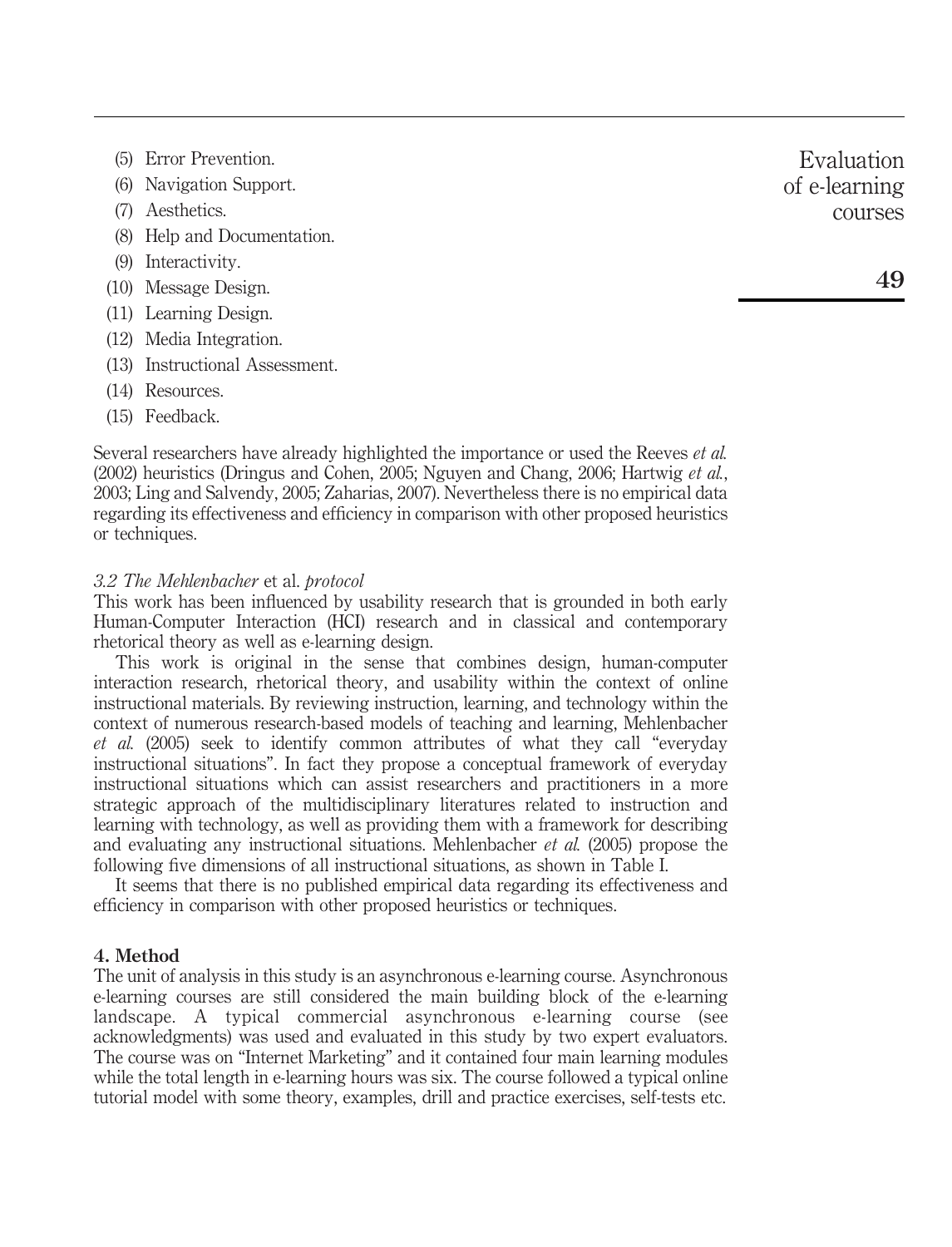| CWIS                                                  | Dimensions of all instructional situations                                           | Heuristics                                                                                                                                                                                                                                                                                                                                               |
|-------------------------------------------------------|--------------------------------------------------------------------------------------|----------------------------------------------------------------------------------------------------------------------------------------------------------------------------------------------------------------------------------------------------------------------------------------------------------------------------------------------------------|
| 29,1                                                  | Learner background and knowledge                                                     | Accessibility<br>Customisability and maintainability<br>Error support and feedback<br>Navigability and user movement                                                                                                                                                                                                                                     |
| 50                                                    | Learner tasks and activities                                                         | User control, error tolerance, and flexibility<br>Instructional content<br>Completeness<br>Examples and case studies<br>Readability and quality of writing<br>Relationship with real-world tasks<br>Interaction display<br>Aesthetic appeal<br>Consistency and layout<br>Typographic cues and structuring<br>Visibility of features and self-description |
|                                                       | Social dynamics                                                                      | Mutual goals and outcomes<br>Communication protocols                                                                                                                                                                                                                                                                                                     |
|                                                       | Instructor activities                                                                | Authority and authenticity<br>Intimacy and presence                                                                                                                                                                                                                                                                                                      |
| Table I.<br>Dimensions of<br>instructional situations | Learning environment and tools                                                       | Help and support documentation<br>Metaphors and maps<br>Organization and information relevance<br>Reliability and functionality                                                                                                                                                                                                                          |
| and heuristics                                        | Source: Mehlenbacher et al. (2005)                                                   |                                                                                                                                                                                                                                                                                                                                                          |
|                                                       | match these with the heuristics of the two heuristic sets. In order to achieve this: | The heuristic evaluation was conducted by two reviewers that have considerable<br>experience in usability evaluation as well as in e-learning; thus they can be<br>characterized as "double experts" according to Nielsen (1992). The goal of the heuristic<br>evaluation was to identify as many usability problems (UPs) as possible, and then to      |

- (1) Each reviewer worked alone and afterwards the results were consolidated.
- (2) The reviewers first made a free exploration to the e-learning system in order to get familiar with it and took notes in free form; this free exploration lasted for about two hours for each reviewer. This explorative inspection helped the reviewers to get a grip of the basic functions, options and operations available to users as well as to form a general view about general design approach followed for this e-learning system. Furthermore, this stage was useful to identify a number of typical user tasks that should be inspected in more detail.
- (3) Then, the reviewers identified and documented usability problems throughout the e-learning system (which took about four-to-five hours) according to a common documentation format. This process included both the inspection of certain important user tasks as well as the identification of more general usability problems.

The structured problem report format (Cockton and Woolrych, 2001) was used for documentation of usability problems. This includes the following descriptors for any usability problem: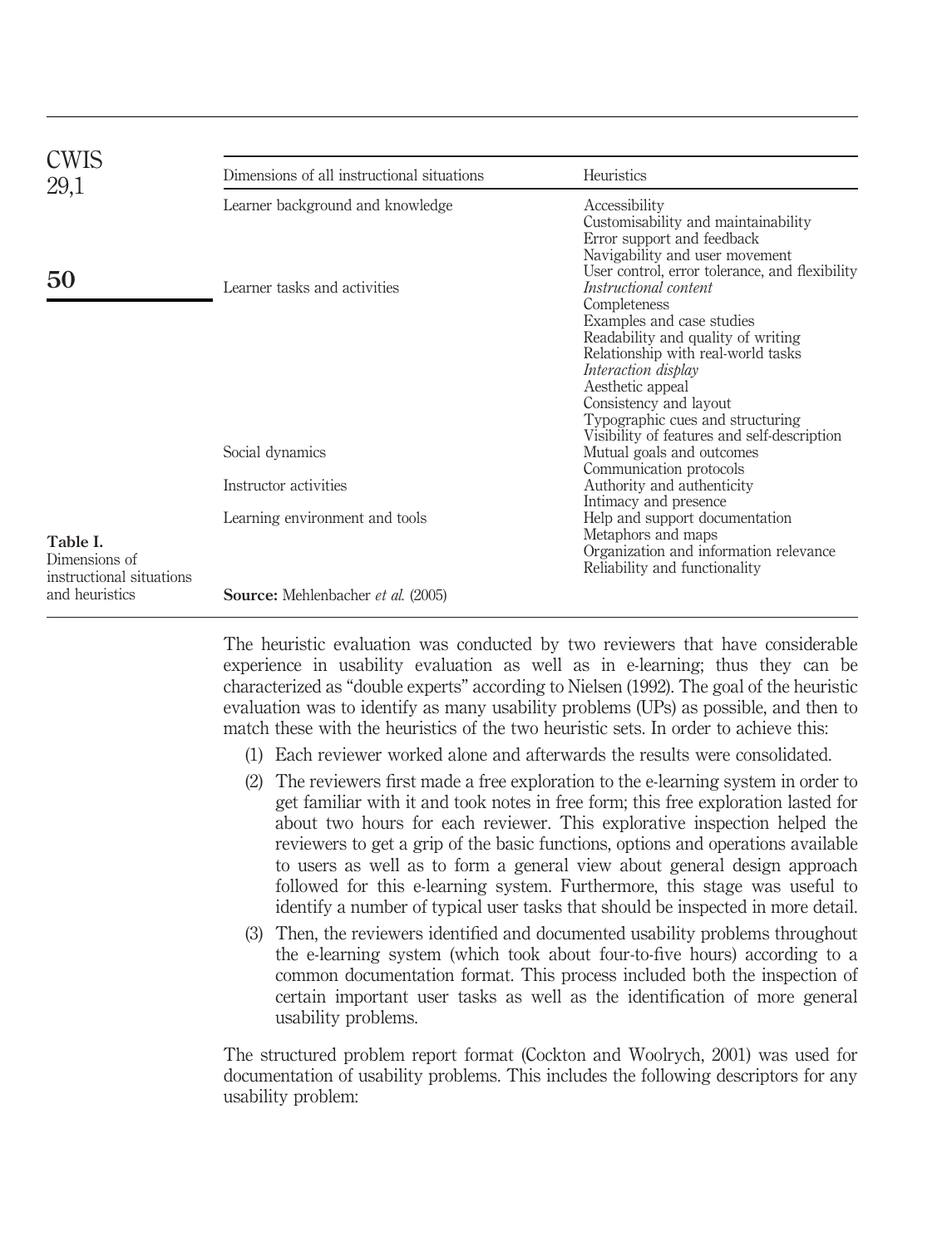| (1) A numeric identifier of the problem.                                                                                                 | Evaluation    |
|------------------------------------------------------------------------------------------------------------------------------------------|---------------|
| (2) A short description of the problem (and likely difficulties for the user).                                                           | of e-learning |
| (3) Specific context (defined as location of the problem in the interface): we<br>identified this generically in terms of affecting the. | courses       |
| structure of the system, including layout, navigation and basic help<br>functions like print, help, etc;                                 | 51            |
| e-learning content, including actual content for study, exploration, examples,<br>exercises, and so on; and                              |               |
| . alabel is offective leath structure and a learning content                                                                             |               |

- . global, i.e. affecting both structure and e-learning content.
- (4) The heuristic(s) used, i.e. any heuristic belonging to the two HS selected.
- (5) The severity rate: severe, moderate and minor.

Thus the reviewers followed a common, simple protocol for conducting their evaluation, which is generally required for heuristic evaluations and can make things easier for the integration and interpretation of the results.

# 5. Results

#### 5.1 Overview

Table II shows an overview of the usability problems found by the heuristic evaluation along with severity ratings and their generic context. Overall, the reviewers felt that a lot of good technical work has been put on to set up this environment (i.e. all major Web technologies were present including HTML, CSS, Javascript and Flash); however several problems were identified regarding usability, accessibility and instructional design issues.

Examples of usability problems found included: too many pop-up windows that disorient users, e-learning content poor in quality that did not cite important scientific papers or documents and not including many examples or case studies and finally the e-learning content was not presented meaningfully according to instructional design guidelines. In addition there are no communication tools available while there is also a lack of authentic resources (such as real data archives, job aids etc). The aforementioned problems are typical of many other e-learning environments that rely heavily on technical development and put aside issues related to pedagogical usability, accessibility and other particular e-learning design issues.

| Total number of UPs | 76 | Per cent |                           |
|---------------------|----|----------|---------------------------|
| Severity            |    |          |                           |
| Severe              | 54 | 71       |                           |
| Moderate            | 20 | 26       |                           |
| Minor               | 2  | 3        |                           |
| Context             |    |          | Table II.                 |
| Severe              | 30 | 39       | Total number of usability |
| Moderate            | 20 | 26       | problems found (UPs),     |
| Minor               | 26 | 34       | severity and context      |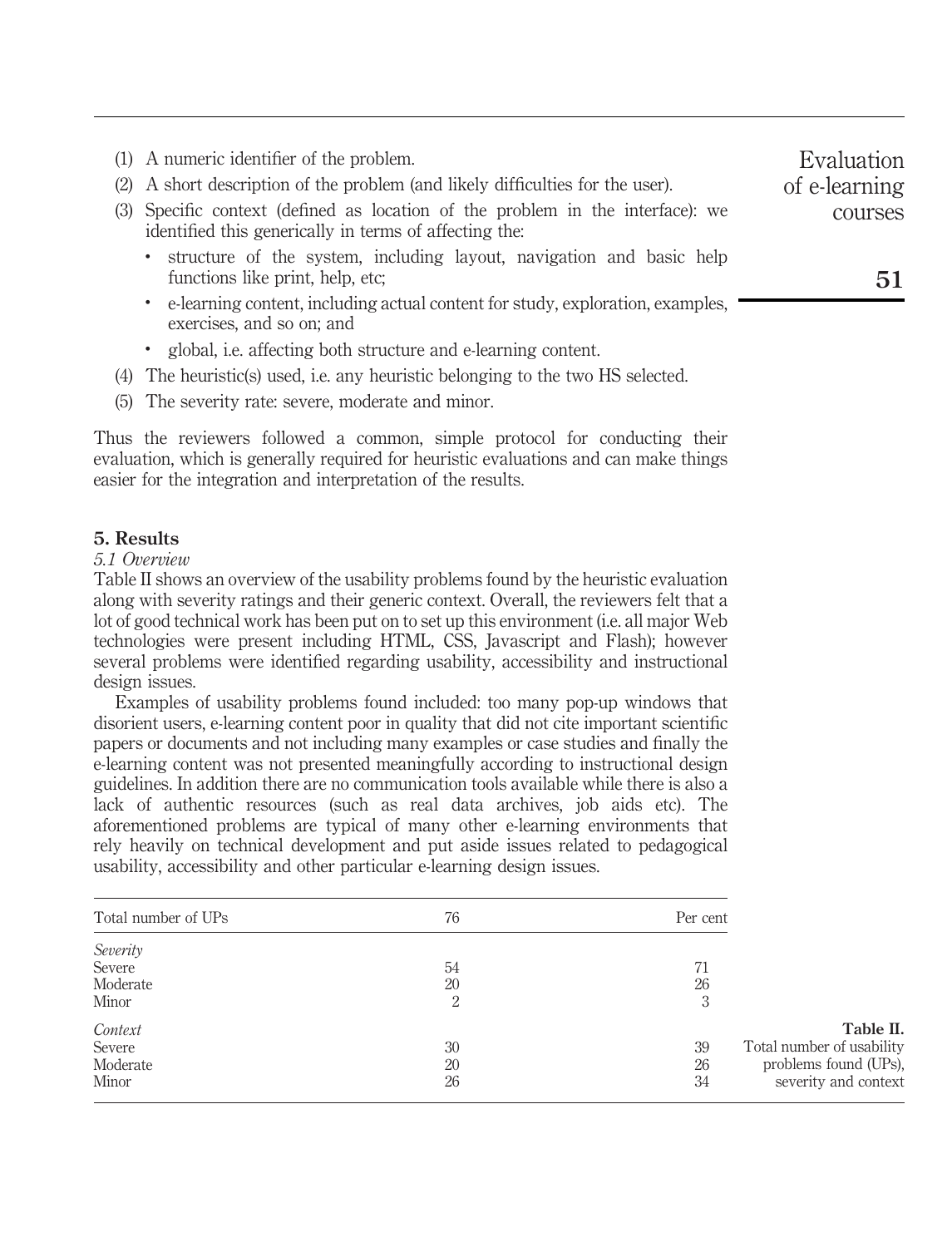5.2 Heuristic sets matched to usability problems: coverage, distribution and redundancy The matching of heuristic sets to usability problems found is discussed in terms of:

- . Coverage, i.e. the degree to which the heuristic sets "include" the usability problems identified. A high coverage of all usability problems identified by a heuristic set for a particular evaluation study indicates that the set is inclusive and does not leave important aspects of usability for e-learning out of its scope.
- . Distribution, i.e. the degree to which each heuristic "gathers" a considerable amount of usability problems. Heuristic sets summarise the most important, general principles that are appropriate for the design and evaluation of e-learning systems. If some heuristics tend to gather the large majority of usability problems identified, then it is possible that these should be refined to more specific heuristics, or that the remaining heuristics are not generic enough.
- Redundancy, i.e. the degree to which usability problems appear relevant to more than one heuristic. Heuristic sets summarise distinct principles for the design and evaluation of e-learning systems. If a considerable number of usability problems fit well more that one heuristic, then it is possible that these heuristics are not distinct and allow broader interpretations.

Table III presents an overview of the match of heuristic sets to usability problems indicating the values of the above metrics. With regard to coverage, we have seen that both heuristic sets exhibit high coverage. This is certainly a desirable attribute for any heuristic set (HS). HS no. 1 (Reeves *et al.*, 2002) has incorporated 72 out of 76 (95 per cent) of the usability problems identified. HS no. 2 also exhibits a particularly high coverage of 71 out of 76 (93 per cent) of the usability problems found. Thus, it can be argued that these two sets of heuristics are quite generic and can provide useful guidance to practitioners for design and evaluation of e-learning systems in this respect. The inadequacy of these heuristic sets was quite small (5 per cent and 7 per cent respectively), which is quite encouraging especially if we take into account the relatively large number of usability problems identified.

With regard to distribution, we found some interesting results: for both heuristic sets, there are some heuristics that have "attracted" a large portion of usability problems, while other heuristics attracted too few and some even not a single usability problem! Specifically, for HS no. 1 the most important heuristics in this respect were: "visibility of system status": 22 per cent of usability problems; "interactivity": 16 per cent; and "learning design": 22 per cent. For HS no. 2, the heuristics that have attracted the most usability problems were "accessibility": 25 per cent; navigability: 13 per cent; user control, error tolerance and flexibility: 24 per cent; "readability and quality of writing": 14 per cent. Indeed, most of these heuristics are important usability principles that can be found in all traditional HCI (Human-Computer Interaction) textbooks, while in particular (Web) accessibility is a research field in its own right. Furthermore, for HS no. 2, it can be observed that the following heuristic groups attract the huge portion of usability problems for this evaluation: "learner background and knowledge" (64 per cent), instructional content (34 per cent), interaction display (24 per cent). In contrast to these heuristic groups the rest attract very few usability problems.

The fact that a high distribution is observed to a few heuristics is a strong indication that these heuristics may be quite generic – at least with respect to the rest of the heuristic set. Therefore, there may be a need to further specify these to provide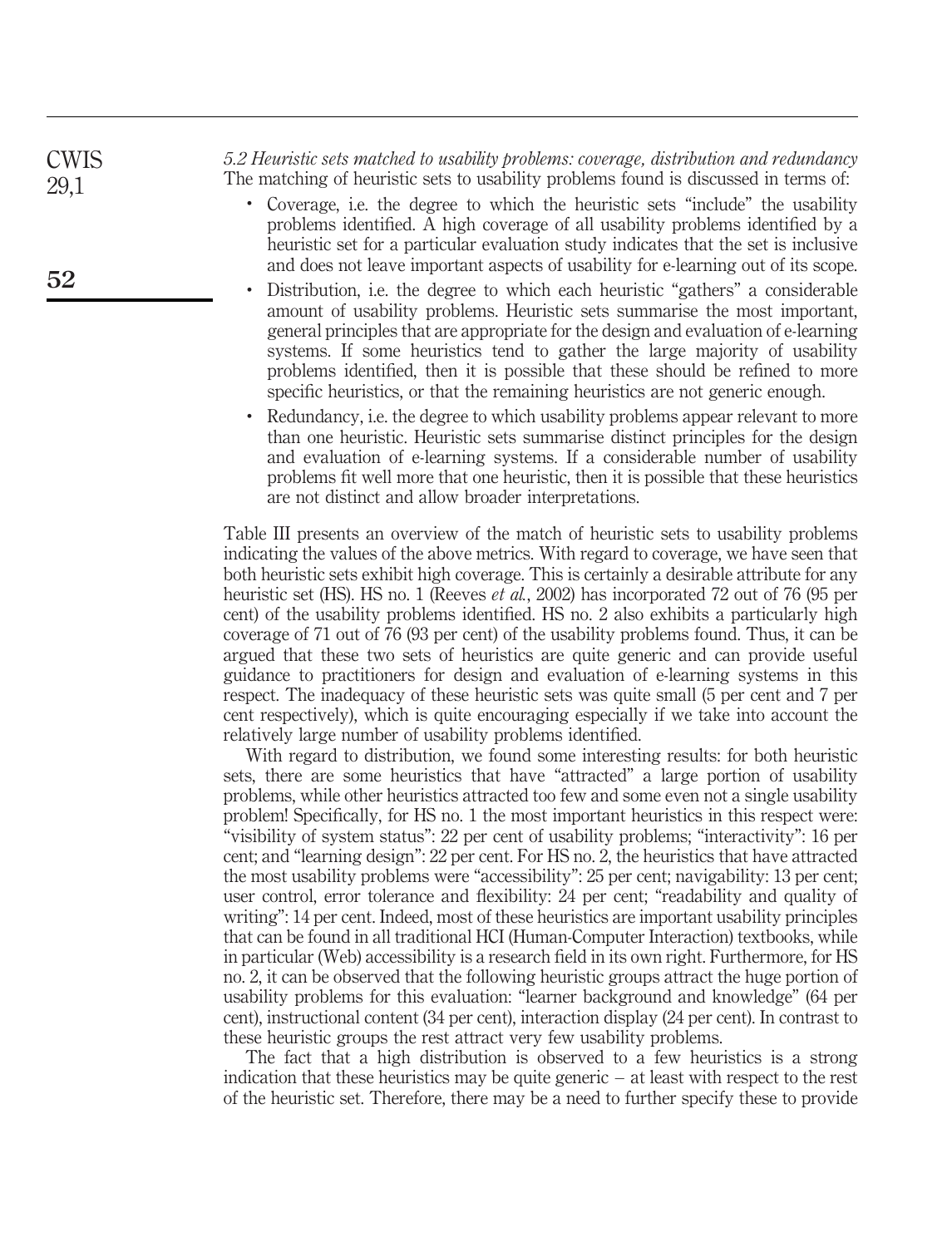| Σò.             | Reeves et al. 2002 (HS no. 1)                   | <b>CHS</b>      | Per cent          | Σ.              | Mehlenbacher et al. 2005 (HS no. 2)            | UPs            | Per cent        |
|-----------------|-------------------------------------------------|-----------------|-------------------|-----------------|------------------------------------------------|----------------|-----------------|
|                 | Visibility of system status                     | 5               |                   |                 | Learner background and knowledge               |                |                 |
| $\sim$          | Match between system and the real world         |                 | S                 |                 | Accessibility                                  | $\overline{9}$ |                 |
|                 | Firor recovery and exiting                      | $\approx$       | ↤                 | $\frac{21}{13}$ | Customizability and maintainability            | $\circ$        |                 |
| 45              | Consistency and standards                       | က               | 4                 |                 | Error support and feedback                     |                |                 |
|                 | Error prevention                                |                 | $\circ$           |                 | Navigability and user movement                 | $\supseteq$    |                 |
| $\frac{1}{2}$   | Navigation support                              |                 | $\circ$           | $115$ $130$     | User control, error tolerance, and flexibility | $\frac{8}{5}$  | 30日2775日        |
|                 | Aesthetics                                      | က               |                   |                 | Social dynamics                                |                |                 |
| $\infty$        | Help and documentation                          |                 |                   |                 | Mutual goals and outcomes                      | ↴              |                 |
|                 | Interactivity                                   | ≌               | $\widetilde{\Xi}$ |                 | Communication protocols                        |                |                 |
| $\overline{10}$ | Message Design                                  | $\infty$        |                   |                 | nstructional content                           | $\frac{8}{8}$  | $\frac{31}{11}$ |
| $\Box$          | <b>Learning</b> Design                          | $\overline{17}$ | $27 -$            | 31              | <b>Completeness</b>                            |                |                 |
| $\overline{2}$  | Media Integration                               | S               |                   | 3.2             | Examples and case studies                      | 4              | S               |
| 13              | Instructional Assessment                        |                 |                   | 33              | Readability and quality of writing             | $\Box$         | 그               |
| 14              | Resources                                       |                 | コヤ                |                 | Relationship with real-world tasks             | S              |                 |
| $\overline{15}$ | Feedback                                        |                 |                   | $\overline{r}$  | Interaction display                            | $\infty$       | $\mathbb{Z}$    |
|                 | UPs that match more than one heuristic          |                 |                   |                 |                                                |                |                 |
|                 | (redundancy)                                    | $\overline{15}$ | 20<br>5           |                 | Aesthetic appeal                               |                |                 |
|                 | Ups that do not fit well in any heuristic (N/A) | 4               |                   |                 | Consistency and layout                         |                |                 |
|                 |                                                 |                 |                   | 43              | Typographic cues and structuring               | ⊦ က တ          |                 |
|                 |                                                 |                 |                   | 4.4             | Visibility of features and self-description    |                | 2000000         |
|                 |                                                 |                 |                   | 5               | Instructor activities                          |                |                 |
|                 |                                                 |                 |                   | 51              | Authority and authenticity                     |                |                 |
|                 |                                                 |                 |                   | 5.2             | intimacy and presence                          |                |                 |
|                 |                                                 |                 |                   | $\circ$         | Environment and tools                          |                |                 |
|                 |                                                 |                 |                   | $\overline{61}$ | Help and support documentation                 | O <sub>1</sub> |                 |
|                 |                                                 |                 |                   | 62              | Metaphors and maps                             |                |                 |
|                 |                                                 |                 |                   |                 | Organization and information relevance         |                |                 |
|                 |                                                 |                 |                   |                 | Reliability and functionality                  |                |                 |
|                 |                                                 |                 |                   |                 | UPs that fit in more than one heuristic        | ສ              | $\frac{1}{6}$   |
|                 |                                                 |                 |                   |                 | Ups that do not fit well in any heuristic      |                |                 |

Evaluation of e-learning courses

53

Table III. Heuristic sets matched to usability problems (UPs)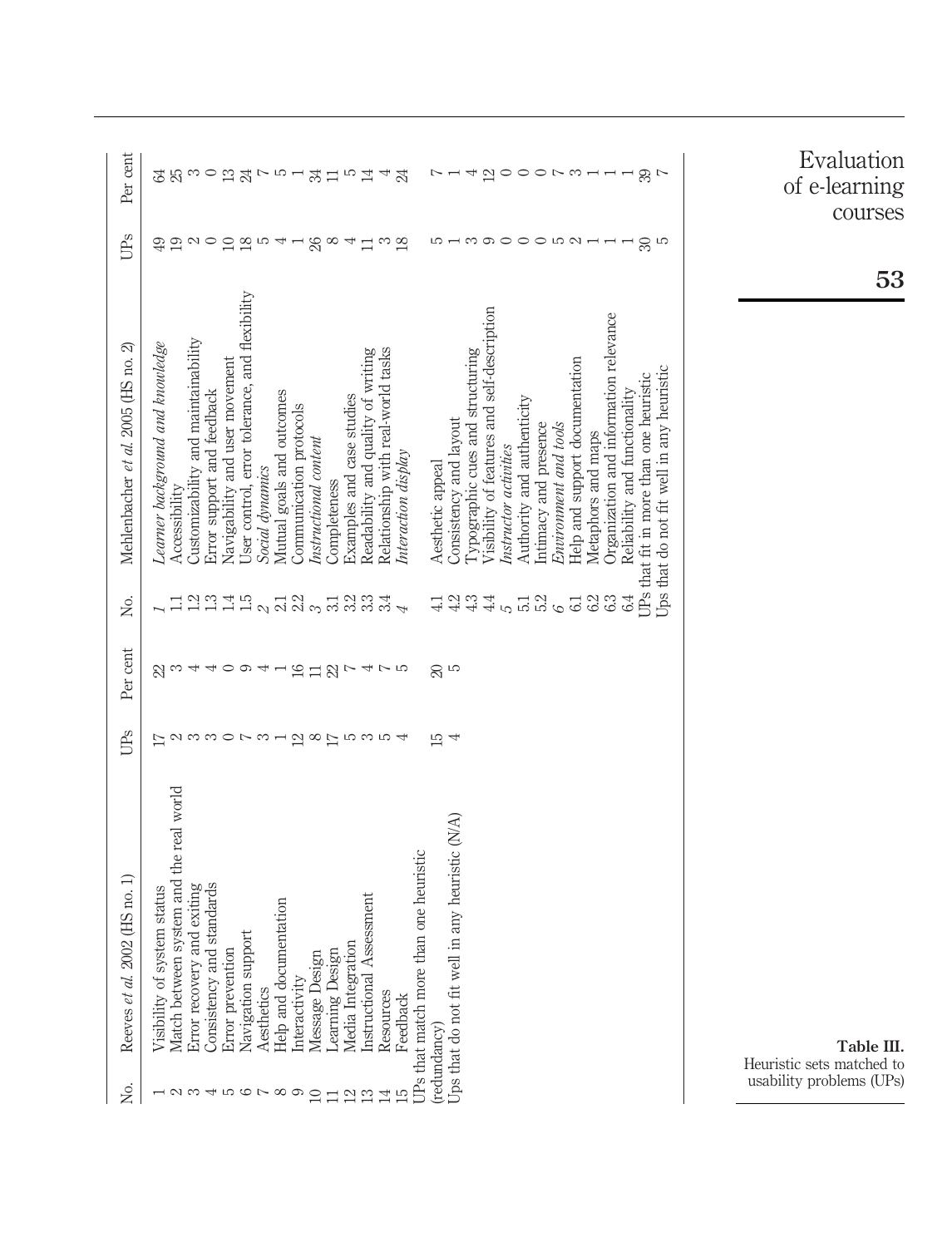more useful guidance to practitioners. On the other hand, there were some heuristics that 'attracted' too few usability problems (3), like "error prevention" and "help and documentation" for HS no. 1 and "error support and feedback" and "communication protocols for HS no. 2. Certainly, it needs to be noted that distribution is affected also by the particular application under analysis and the evaluators" experience, e.g. this course presented several accessibility problems – another course that would be accessible would certainly not have exhibited that many accessibility problems.

With regard to redundancy, we have found that the HS no. 1 (Reeves et al., 2002) exhibited better results (i.e. lesser redundancy) than HS no. 2 (Mehlenbacher *et al.*, 2005). More specifically, a 20 per cent of usability problems were reported for more than one heuristic for HS no. 1, while a 39 per cent of usability problems were reported for more than one heuristic for HS no. 2. This means that for these usability problems it was not particularly straightforward to match them with a single guideline. This is also affected by the particular e-learning application and the evaluators' experience; however there is a notable difference among the two heuristic sets that needs to be further explored.

#### 5.3 Heuristic sets matched to usability problems, including context and severity

Another important dimension of the analysis of heuristic sets is the way by which they capture the context and severity of a usability evaluation. The context was specified in a generic manner and was related to the location of the usability problem in the system; we used a three-scale schema to specify context (global, structure, e-learning content). Severity is related to the degree of importance of any usability problem according to the evaluators; as noted above we have used a three-scale schema to denote severity (severe, moderate, minor). Tables IV and V show the overall picture of heuristic sets when matched to usability problems including context and severity ratings.

With respect to context, it has been observed that HS no. 1 (Reeves *et al.*, 2002) tends to provide heuristics that focus on some aspects of the general context of e-learning applications:

- (1) The first eight heuristics (which are the same to Nielsen's ten heuristics of his generic method of heuristic evaluation) tend to be related to usability problems that are concerned with the (more general) structural aspects of the application, such as for example: navigation, clear exit points, error recovery and prevention, and so on. Notably, only three out of 31 usability problems related to the e-learning content have been specified by these first eight heuristics.
- (2) The following seven heuristics are clearly related to the e-learning content, notable interaction design issues, learning design, assessment and so on. Thus HS no. 1 presents a clear thematic distinction among its proposed heuristics.

With respect to the specification of context of the HS no. 2 (Mehlenbacher *et al.*, 2005) we can make the following observations:

(1) First, the heuristic group of "learner background and knowledge" attracts a large percentage of usability problems that are related to the structural elements of the e-learning environment. This is also the case with "environment and tools", however the problems identified in this group for this evaluation were quite few. Therefore it seems that learner's background and knowledge is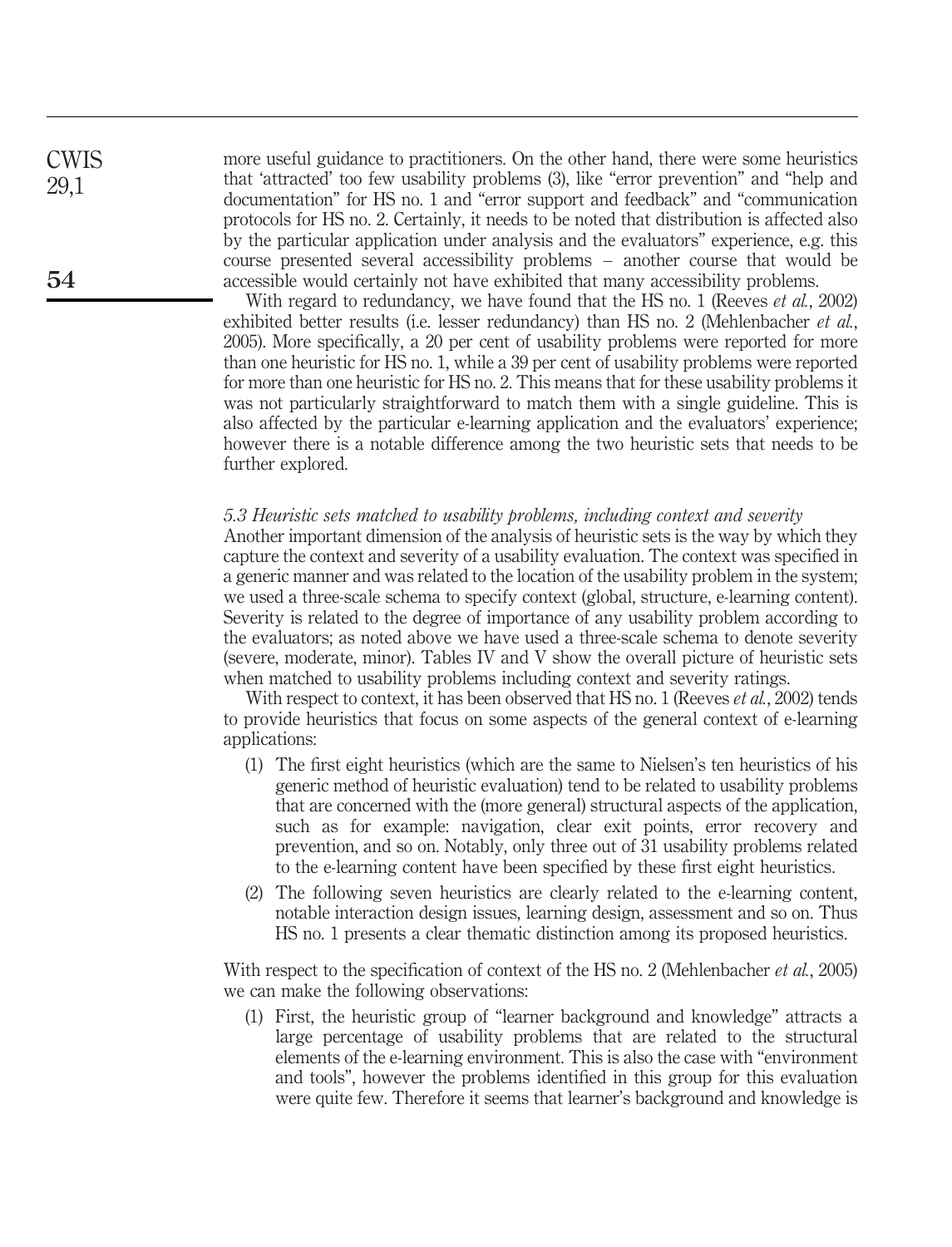|                      |                                         |     |                 |          | Context         |                    |        | Severity |                |
|----------------------|-----------------------------------------|-----|-----------------|----------|-----------------|--------------------|--------|----------|----------------|
| Ż.                   | Reeves et al. 2002 (HS #1)              | UPs | $\frac{6}{6}$   | Global   | Structure       | E-learning content | Severe | Moderate | Minor          |
|                      | /isibility of system status             |     |                 | $\infty$ |                 |                    |        |          |                |
| ¢                    | Match between system and the real world |     |                 |          |                 |                    |        |          |                |
|                      | Error recovery and exiting              |     |                 |          |                 |                    |        |          |                |
|                      | Consistency and standards               |     |                 |          |                 |                    |        |          |                |
|                      | Error prevention                        |     |                 |          |                 |                    |        |          |                |
|                      | Navigation support                      |     |                 |          |                 |                    |        |          |                |
| t                    | Aesthetics                              |     |                 |          |                 |                    |        |          |                |
| $\infty$             | Help and documentation                  |     |                 |          |                 |                    |        |          |                |
|                      | Interactivity                           | ⊆   | $\overline{16}$ |          |                 |                    |        |          |                |
|                      | Message Design                          |     | Ī<br>$\vec{a}$  |          | ¢<br>J          |                    |        |          |                |
| $\Box$               | Learning Design                         | ŗ   | 22              |          |                 |                    |        |          |                |
| $^{12}$ $\rm{^{13}}$ | Media Integration                       |     |                 |          |                 | S                  |        |          |                |
|                      | Instructional Assessment                |     |                 |          |                 | S                  |        |          |                |
| 14                   | Resources                               | LO  |                 |          |                 |                    |        |          |                |
| 15                   | Feedback                                |     |                 |          |                 | J                  |        |          |                |
|                      | Total                                   | ඝ   |                 | 38       | $\overline{20}$ | 5                  | 69     | $^{19}$  | $\mathfrak{a}$ |
|                      |                                         |     |                 | 42%      | 22%             | 34%                | 77%    | $21\%$   | $2\%$          |
|                      |                                         |     |                 |          |                 |                    |        |          |                |

Evaluation of e-learning courses

55

Table IV. Heuristic set no. 1 (Reeves et al., 2002) matched to Usability Problems (UPs) including context and severity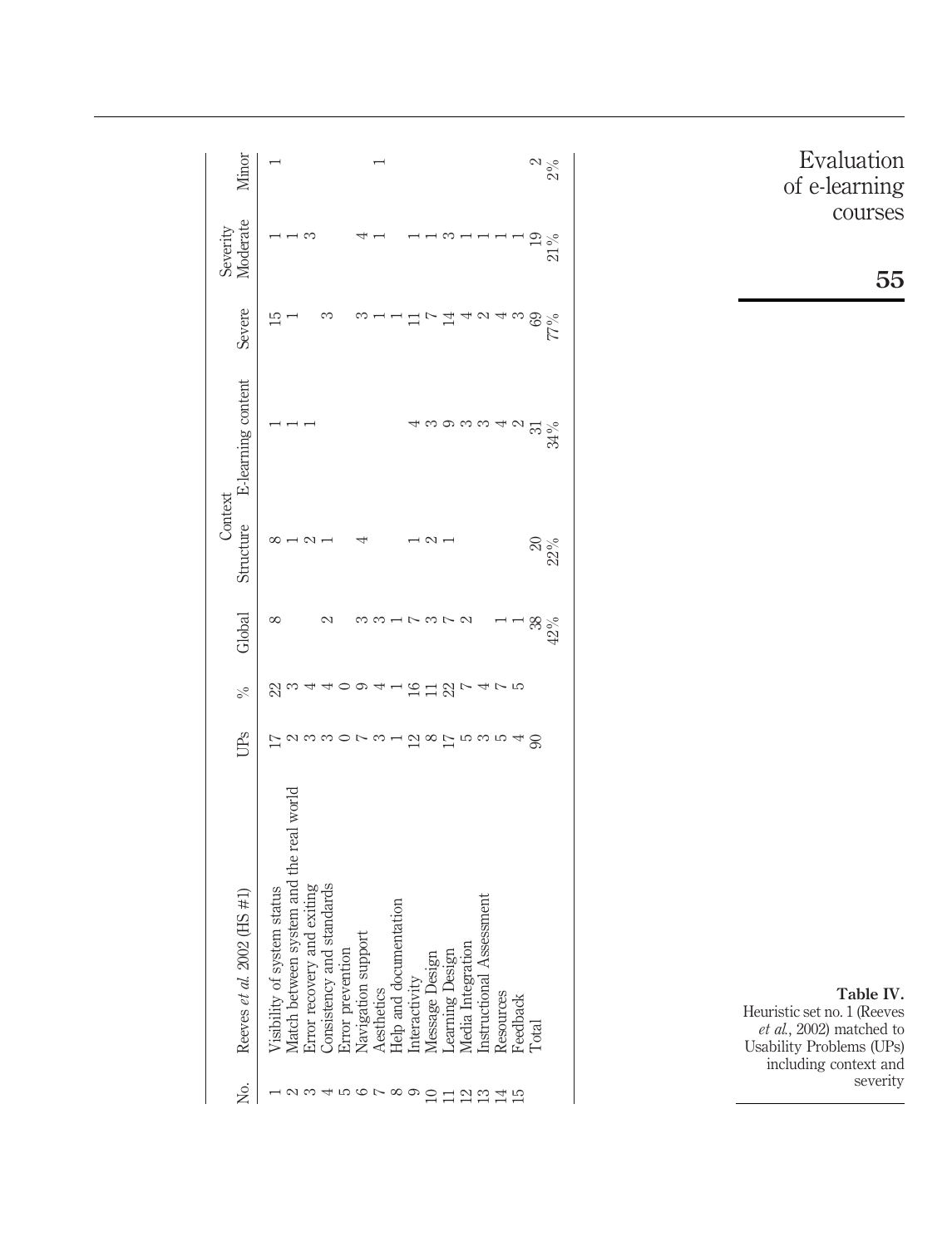| <b>CWIS</b><br>29,1                                                          | Minor                       | $2\%$                                | $-1$              |                                        |                                                                               |                                                    | $0\%$           |                                |                            | $0\%$                                           |              |                           |                                       |                                        | $1\%$                   |                                            |                                  |                                             | $0\%$                 |                            |                       | $0\%$                      |                                |                       |                                             |                                  |
|------------------------------------------------------------------------------|-----------------------------|--------------------------------------|-------------------|----------------------------------------|-------------------------------------------------------------------------------|----------------------------------------------------|-----------------|--------------------------------|----------------------------|-------------------------------------------------|--------------|---------------------------|---------------------------------------|----------------------------------------|-------------------------|--------------------------------------------|----------------------------------|---------------------------------------------|-----------------------|----------------------------|-----------------------|----------------------------|--------------------------------|-----------------------|---------------------------------------------|----------------------------------|
| 56                                                                           | Moderate<br>Severity        |                                      | $16\frac{6}{5}$ 5 |                                        |                                                                               | $\sim$ $\sim$                                      | $1\%$           |                                |                            | $\begin{array}{c} \frac{5}{4} \\ 4 \end{array}$ |              |                           |                                       |                                        | $5\%$                   |                                            |                                  | က                                           | $0\%$                 |                            |                       | $2\%$                      |                                |                       |                                             |                                  |
|                                                                              | Severe                      | $30\,\%$                             | $\mathbf{L}^3$    |                                        |                                                                               |                                                    | $14\%$          | A                              |                            | $21\,\%$                                        | $\circ$      | က                         | $\Box$                                | က                                      | $12\%$ 3                |                                            | က (၀                             |                                             | $0\%$                 |                            |                       | $3\, \%$ $^2$              |                                |                       |                                             | $\overline{\phantom{0}}$         |
|                                                                              | E-learning content          |                                      | $7\%$ $^{\circ}$  |                                        |                                                                               |                                                    | $2\%$           |                                |                            | $19\%$                                          | S            | 4                         | $\circ$ $\circ$                       |                                        | $5\%$                   | Z                                          | $\sim$ $\sim$                    |                                             | $0\%$                 |                            |                       | $0\%$                      |                                |                       |                                             |                                  |
|                                                                              | Context<br>Structure        | $19\%$                               | $\circ$ $\circ$   |                                        |                                                                               | ∽ س                                                | $0\%$           |                                |                            | $0\%$                                           |              |                           |                                       |                                        | $7\%$                   |                                            | $-5$                             |                                             | $0\%$                 |                            |                       | $3\%$                      | 2                              |                       |                                             | $\overline{\phantom{0}}$         |
|                                                                              | Global                      | $^{21\%}_{10}$                       |                   |                                        |                                                                               | $\frac{5}{2}$                                      | $3\%$ ന         |                                |                            | $6\%$ 3                                         |              |                           | $\sim$ $-$                            |                                        |                         | $6\degree$ $\degree$ $\degree$             |                                  | S                                           | 0%                    |                            |                       | $2\%$                      |                                |                       |                                             |                                  |
|                                                                              | $\%$                        |                                      |                   |                                        | 683023761                                                                     |                                                    |                 |                                |                            | 2010 11 22 22 24 25 26 26 27 28 29 20 20 21     |              |                           |                                       |                                        |                         |                                            |                                  |                                             |                       |                            |                       |                            | S                              |                       |                                             |                                  |
|                                                                              | UPs                         |                                      |                   |                                        | $\mathfrak{A}\supseteq\mathfrak{A}\supseteq\mathfrak{A}\supseteq\mathfrak{A}$ |                                                    |                 |                                |                            | $\frac{8}{2}$ $\infty$ 4                        |              |                           | Huguhuwooopur                         |                                        |                         |                                            |                                  |                                             |                       |                            |                       |                            |                                |                       |                                             |                                  |
| Table V.<br>Heuristic set no. 2<br>(Mehlenbacher et al.,<br>2005) matched to | et al. 2005<br>Mehlenbacher | ound and knowledge<br>Learner backgr | Accessibility     | and maintainability<br>Customizability | d user movement<br>Error support and feedback<br>Navigability an              | ror tolerance, and flexibility<br>User control, er | Social dynamics | nd outcomes<br>Mutual goals ar | protocols<br>Communication | Instructional content                           | Completeness | Examples and case studies | quality of writing<br>Readability and | th real-world tasks<br>Relationship wi | lay<br>Interaction disp | Aesthetic appeal<br>Consistency and layout | Typographic cues and structuring | Visibility of features and self-description | Instructor activities | Authority and authenticity | Intimacy and presence | ad tools<br>Environment ar | Help and support documentation | maps<br>Metaphors and | id information relevance<br>Organization ar | functionality<br>Reliability and |
| usability problems (UPs),<br>context and severity                            | #                           |                                      |                   |                                        | ロロコユに                                                                         |                                                    |                 | $\frac{21}{23}$                |                            |                                                 |              |                           | 53334                                 |                                        |                         |                                            |                                  |                                             |                       |                            |                       |                            | 12331 12365865                 |                       |                                             |                                  |

 $+ | - \frac{1}{2} \frac{1}{3} \frac{1}{3} \frac{1}{3} \frac{1}{3} \frac{1}{3} \frac{1}{3} \frac{1}{3} \frac{1}{3} \frac{1}{3} \frac{1}{3} \frac{1}{3} \frac{1}{3} \frac{1}{3} \frac{1}{4} \frac{1}{4} \frac{1}{3} \frac{1}{3} \frac{1}{3} \frac{1}{3} \frac{1}{3} \frac{1}{3} \frac{1}{3} \frac{1}{3} \frac{1}{3} \frac{1}{3} \frac{1}{3} \frac{1}{3} \frac{1}{3} \frac{1}{3} \frac{1}{3}$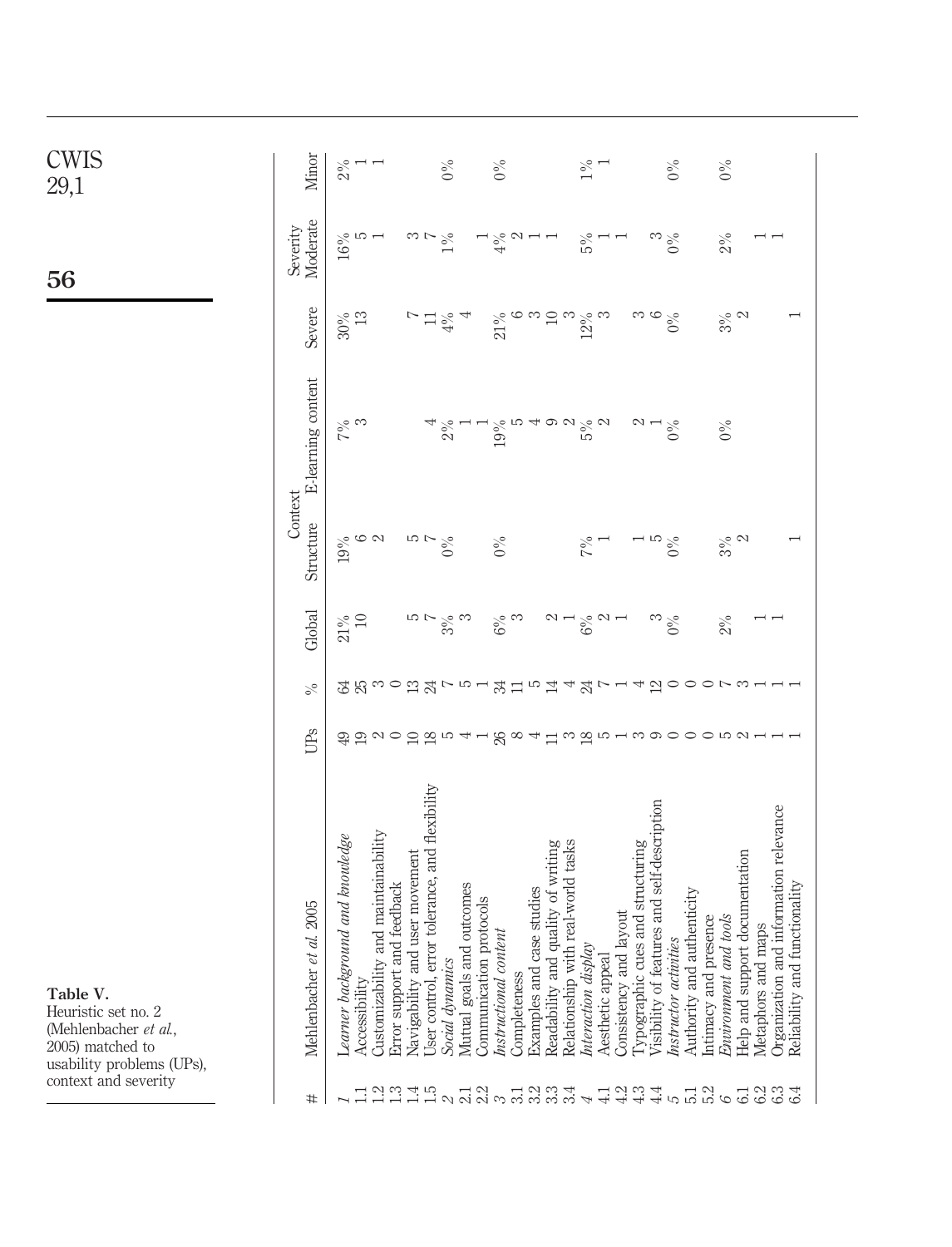mainly defined in terms of computer literacy rather than other type of experience or background in e-learning.

- (2) Furthermore, HS no. 2 includes a heuristic group of "instructional content" that indeed has largely attracted usability problems related to e-learning content. In general, we can argue that the attribution of specific heuristics to heuristic groups makes sense and can be useful to practitioners for design and evaluation of e-learning systems. On the other hand the remark that some groups have attracted too few usability problems remains and needs to be further investigated with other case studies.
- (3) Finally, both heuristic sets exhibited a typical distribution of severity: the large majority of usability problems were characterized as severe and there was not a noticeable heuristic within both HS no. 1 and HS no. 2 that tended to provide minor problems. This is an indication that all heuristics of both heuristic sets can be important for a heuristic evaluation

#### 6. Discussion and future work

Heuristic evaluation is a significant generic method for usability inspection and it has not been extensively explored in e-learning systems evaluation. In this paper we have presented a comparative evaluation of two heuristic sets for e-learning systems proposed by Reeves et al. (2002) and Mehlenbacher et al. (2005). The method of comparison involved the heuristic evaluation of an asynchronous e-learning course by two reviewers and the matching of usability problems identified (along with severity and context information) to the heuristic sets.

In general, both heuristic sets exhibited high coverage, i.e. they achieved in including the vast majority of usability problems identified. Thus, we feel that both heuristic sets are useful for the heuristic evaluation of e-learning applications.

Both heuristic sets have not exhibited a satisfactory distribution of usability problems. In other words, for both heuristic sets there are some heuristics that attracted a large portion of usability problems, while other heuristics attracted too few (and some not even a single) usability problem(s). Indeed, some heuristics are well acknowledged usability principles, while others are specific guidelines. Therefore, we suggest that there is a need for better orientation and organization of the level of abstraction for both heuristic sets.

With respect to redundancy, we have found that the HS no. 1 (Reeves *et al.*, 2002) exhibited better (i.e. lesser redundancy) than HS no. 2 (Mehlenbacher et al., 2005). In other words, when using the HS no. 2 it was not particularly straightforward to match them with a single guideline, which was not so much of a problem for HS no. 1. Therefore, we suggest that HS no. 2 could be further developed in order to provide more distinct heuristics that can be directly matched to usability problems commonly found in e-learning applications.

When we examined the heuristic sets with respect to the context of usability problems identified, we saw that HS no. 2 was better designed in terms of specifying the context for each of its heuristics which is apparently quite helpful for usability evaluators. HS no. 1 does not provide contextual information of this sort, despite that it seems to consist of two generic types of guidelines: those concerned with usability in general (web usability) and those related to e-learning systems in particular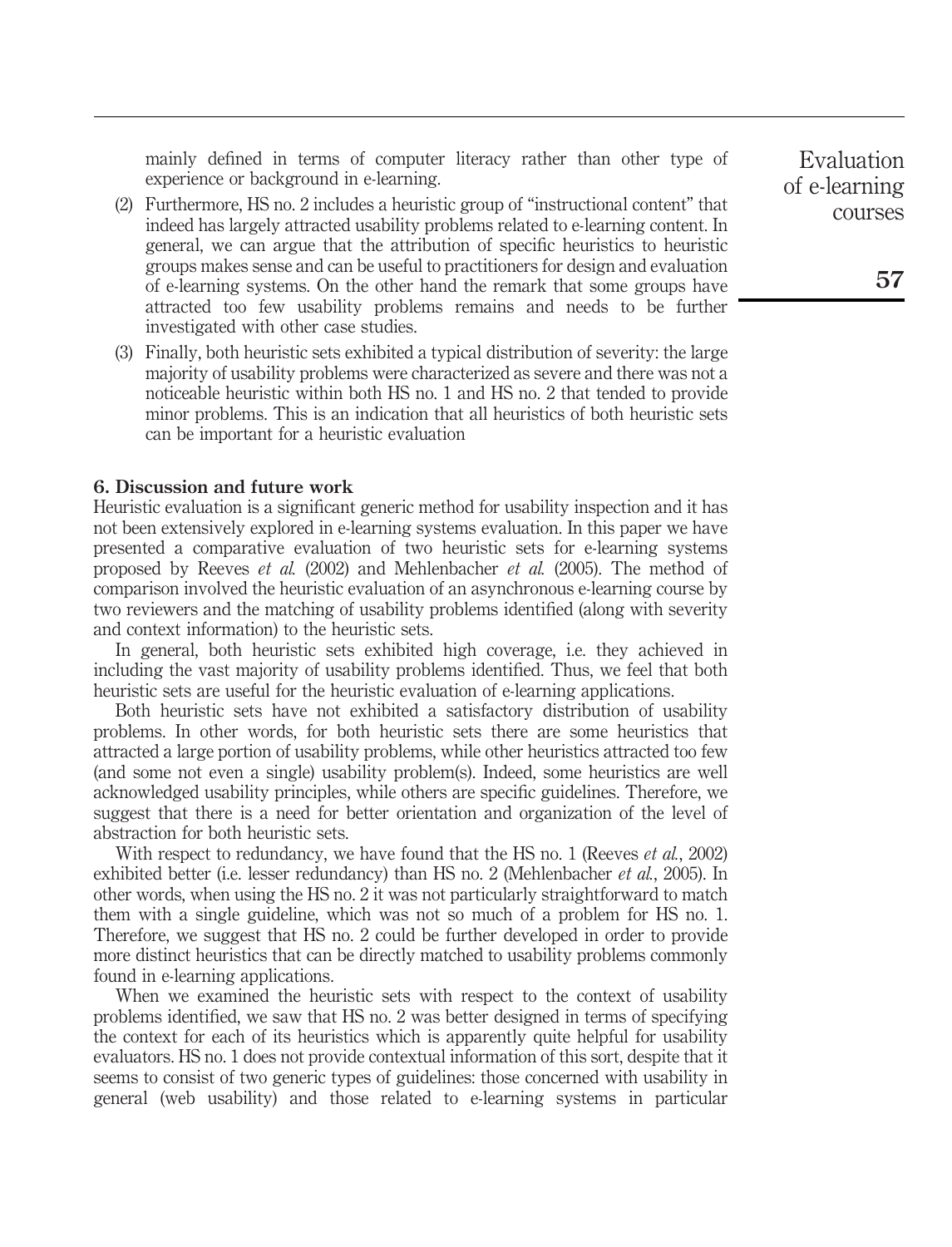(pedagogical usability). Therefore, we suggest that HS no. 1 could be further developed to better describe the specific context of e-learning systems.

The interpretation of the results of any comparative heuristic evaluation mainly depends on the heuristic sets used, the method employed for the conduction of the evaluation, the particular features of the system and the evaluators' experience.

- . With respect to the method used, we followed the guidelines of Nielsen(1992) for the conduction of usability evaluations, keeping the number of evaluators to only two in order to better process the comparison of results. However, we acknowledge that a larger number of evaluators would contribute to greater numbers of usability problems found and possibly to more refined recommendations.
- . With regard to the system under analysis, there is a need to perform a considerable number of studies including a larger number of e-learning systems in order to strengthen the aforementioned results and produce more refined recommendations.
- . With regard to the issue of evaluators' experience, of particular interest for comparative evaluations is the work of Jacobsen *et al.* (1998) who investigate the evaluator effect in usability evaluations; i.e. the fact that multiple evaluators evaluating the same interface with the same user evaluation method detect markedly different sets of problems. We followed a consistent method for the conduction and documentation of the usability evaluation in order to minimize this effect.

The work presented in this paper shows the application of two heuristic sets in a usability evaluation of an e-learning application. Furthermore, it provides a comparison of the two heuristic sets according to a set of criteria and provides a first set of suggestions regarding further development of these heuristic sets. As a future prospect we plan to further investigate e-learning evaluation by comparing the results of the two heuristic sets to user testing methods. In addition future work will employ comparative evaluation studies that will include a larger number of evaluators and more criteria for evaluation such as realness, validity, thoroughness and effectiveness (Koutsabasis et al., 2007). Another future work direction is to augment the existing heuristic protocols so as to cover more contemporary types of e-learning applications, such as epistemic games and e-learning 2.0 applications.

#### References

- Albion, P.R. (1999), "Heuristic evaluation of educational multimedia: from theory to practice", Proceedings of 16th Annual Conference of the Australasian Society for Computers in Learning in Tertiary Education, ASCILITE.
- Ardito, C., Costabile, F., De Marsico, M., Lanzilotti, R., Levialdi, S., Roselli, Z.T. and Rossano, V. (2006), "An approach to usability evaluation of e-learning applications", Univ Access Inf Soc., Vol. 4, pp. 270-83.
- Ardito, C., De Marsico, M., Lanzilotti, R., Levialdi, S., Rossano, V. and Tersigni, M. (2004), "Usability of e-learning tools", Proceedings of the Working Conference on Advanced Visual Interfaces AVI '04, Gallipoli, pp. 80-4.
- Cockton, G. and Woolrych, A. (2001), "Understanding inspection methods: lessons from an assessment of heuristic evaluation", in Blandford, A. and Vanderdonckt, J. (Eds), People & Computers XV, Springer, Berlin.
- Cordes, R.E. (2001), "Task-selection bias: a case for user-defined tasks", International Journal of Human-Computer Interaction, Vol. 13 No. 4, pp. 411-9.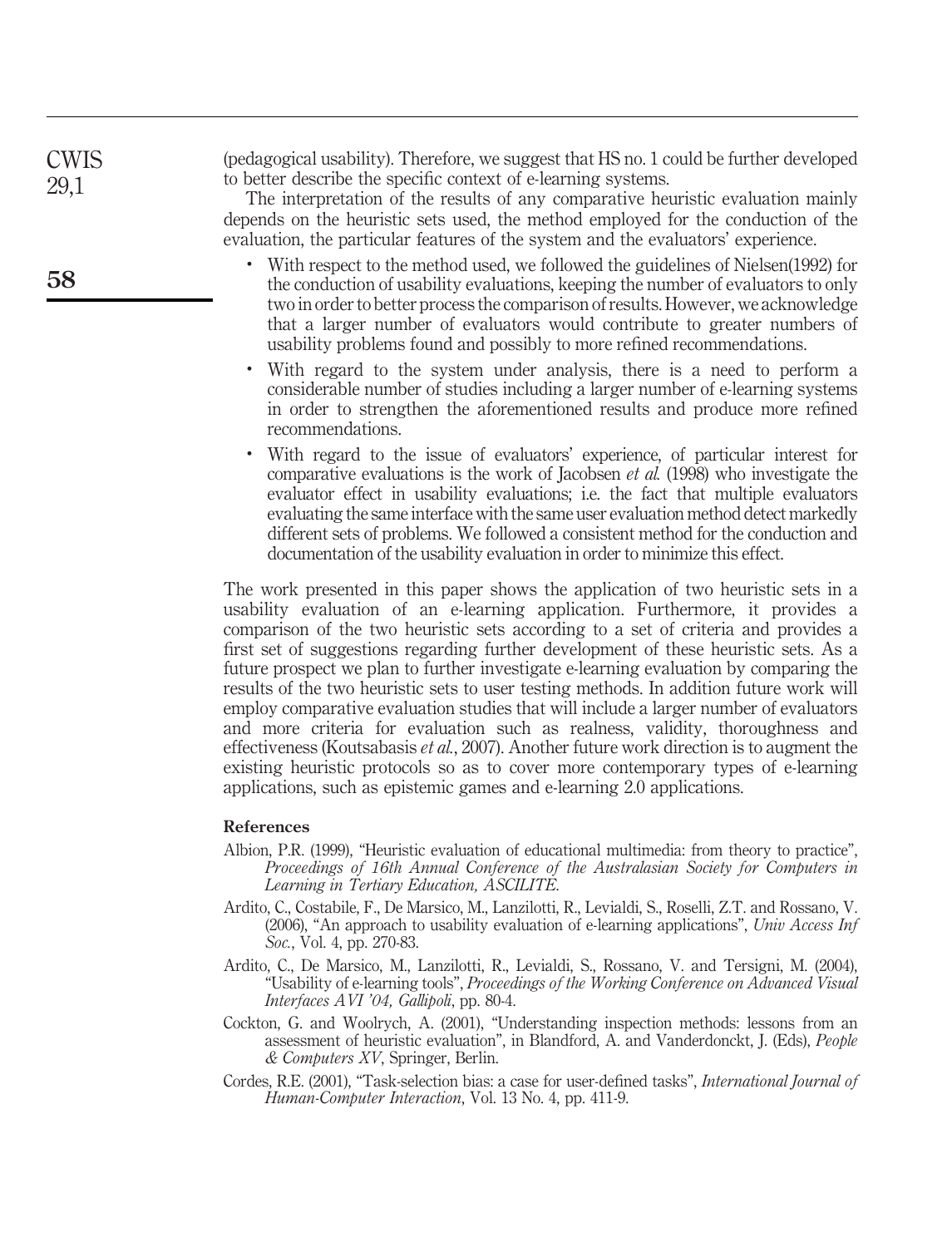- Dringus, L. (1995), "Interface issues associated with using the internet as a link to online courses", Journal of Interactive Instruction Development, pp. 16-20.
- Dringus, L.P. and Cohen, M.S. (2005), "An adaptable usability heuristic checklist for online courses", Proceedings of Frontiers in Education, 35th Annual Conference.
- Dumas, J.S. and Redish, J.C. (1993), A Practical Guide to Usability Testing, Ablex Publishing, Norwood, NJ.
- Georgiakakis, P., Papasalouros, A., Retalis, S., Siassiakos, K. and Papaspyrou, N. (2005), "Evaluating the usability of web-based learning management systems", THEMES in Education, Vol. 6 No. 1, pp. 45-59.
- Hartwig, R., Schön, I. and Herczeg, M. (2003), "Usability engineering in computer aided learning contexts results from usability tests and questionnaires", in Jacko, J. and Stephanidis, C. (Eds), HCI Human Computer Interaction – Theory and Practice (Part I), Lawrence Erlbaum Associates Publishers, London, pp. 946-50.
- Hornbaek, K. (2006), "Current practice in measuring usability: challenges to usability studies and research", International Journal of Human-Computer Studies, Vol. 64, pp. 79-102.
- Hornbæk, K. and Frøkjær, E. (2008), "Comparison of techniques for matching of usability problem descriptions", Interacting with Computers, Vol. 20 No. 6, December, pp. 505-14.
- Hvannberg, E.T., Law, E.L. and Larusdottir, M.K. (2006), "Heuristic evaluation: comparing ways of finding and reporting usability problems", Interacting with Computers, doi: 10.1016/j.intcom.2006.10.001
- Jacobsen, N.E., Hertzum, M. and John, B.E. (1998), "The evaluator effect in usability tests", in Summary Proceedings of the ACM CHI 98 Conference, ACM Press, New York, NY, pp. 255-6.
- Jeffries, R., Miller, J.R., Wharton, C. and Uyeda, K.M. (1991), "User interface evaluation in the real world: a comparison of four techniques", Proceedings of CHI'91: Human Factors in Computing Systems, ACM Press/Addison Wesley, New York, NY, pp. 119-24.
- Koutsabasis, P., Spyrou, T. and Darzentas, J. (2007), "Evaluating usability evaluation methods: criteria, method and a case study", 12th International Conference on Human-Computer Interaction, Beijing, China, 2007, Lecture Notes in Computer Science, No. 4550, Springer, New York, NY.
- Ling, C. and Salvendy, G. (2005), "Extension of heuristic evaluation method: a review and reappraisal", Ergonomia IJE&HF, Vol. 27 No. 3, pp. 179-97.
- Mehlenbacher, B., Bennett, L., Bird, T., Ivey, M., Lucas, J., Morton, J. and Whitman, L. (2005), "Usable e-learning: a conceptual model for evaluation and design", Proceedings of HCI International 2005: 11th International Conference on Human-Computer Interaction, Volume 4 – Theories, Models, and Processes in HCI, Mira Digital, Las Vegas, NV, pp. 1-10.
- Nguyen, T. and Chang, V. (2006), "A user-centred personalised e-learning system", in Shackleton, P. (Ed.), We-B Conference 2006: e-Business: How Far Have We Come?, Victoria University of Technology, Melbourne, Australia, pp. 192-9.
- Nielsen, J. (1992), "Finding usability problems through heuristic evaluation", Proceedings of CHI Conference on Human Factors in Computing Systems, ACM, New York, NY, pp. 373-80.
- Nielsen, J. (1994), "Enhancing the explanatory power of usability heuristics", *Proceedings of* ACM CHI'94 Conference, Boston, MA, April 24-28, pp. 152-8.
- Nielsen, J. and Molich, R. (1990), "Heuristic evaluation of user interfaces", Proceedings of ACM CHI'90 Conference, ACM, Seattle, WA, pp. 249-56.
- Nokelainen, P. (2006), "An empirical assessment of pedagogical usability criteria for digital learning material with elementary school students", *Educational Technology & Society*, Vol. 9 No. 2, pp. 178-97.